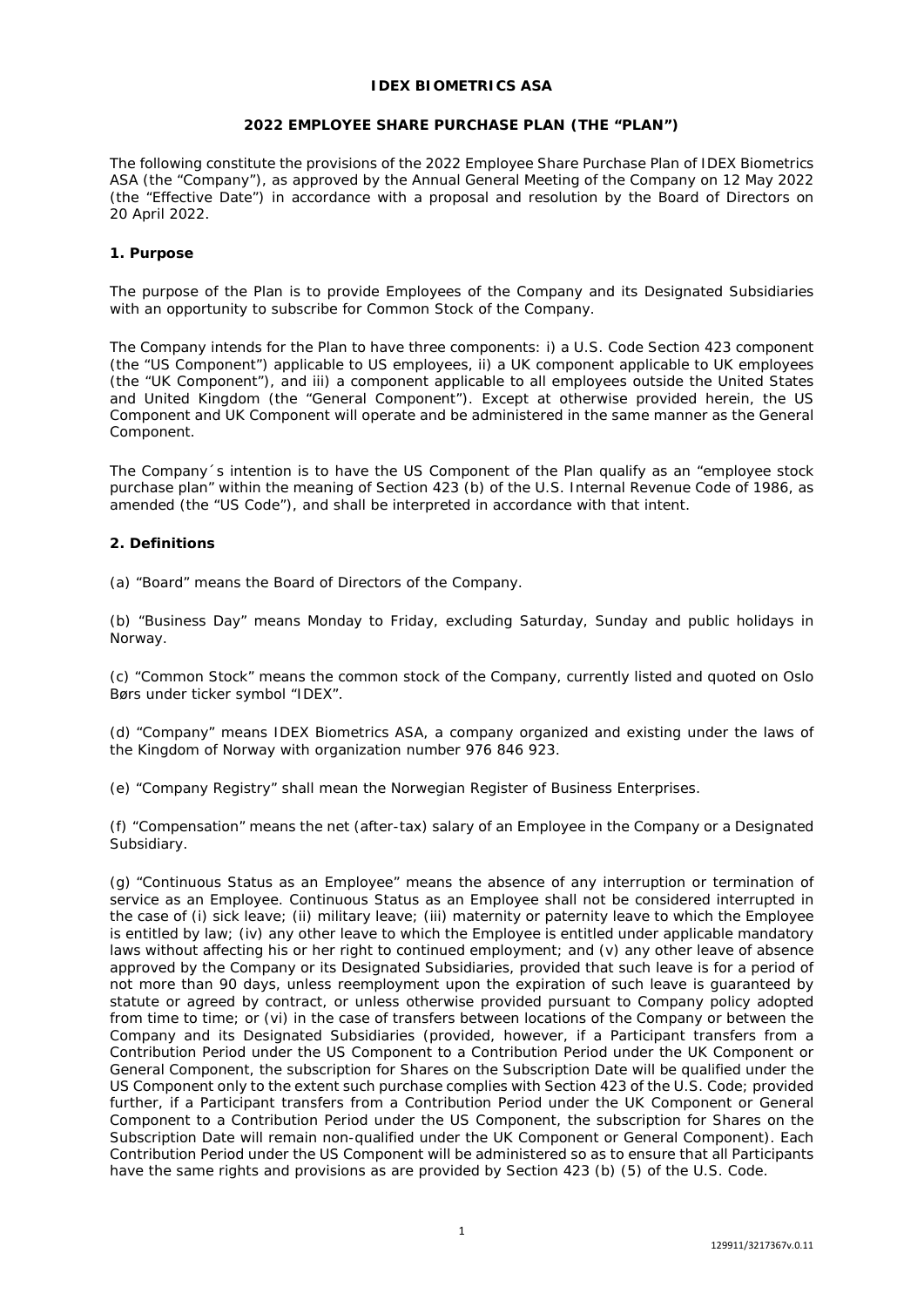(h) "Contribution Period" means a period of six (6) calendar months, starting on the first day of the calendar month following each planned public disclosure on Oslo Børs of the half-yearly and fourth quarter financial results of the Company, such calendar months being September through February and March through August. The first Contribution Period shall commence on 1 September 2022 and continue through 28 February 2023. In no event may the Contribution Period under the US Component exceed 27 months.

(i) "Contributions" means all amounts deducted from the Compensation payable to the Employee and credited to the account of a Participant pursuant to the Plan.

(j) "Corporate Transaction" means a sale of all or substantially all of the Company's assets, or a merger, consolidation or other capital reorganization of the Company with or into another corporation, or any other transaction or series of related transactions in which the Company's shareholders immediately prior thereto own less than 50% of the voting share of the Company (or its successor or parent) immediately thereafter.

(k) "Designated Subsidiaries" means the Subsidiaries that have been designated by the Board from time to time in its sole discretion as eligible to participate in the Plan, whether now or hereinafter existing. As of the Effective Date, IDEX America Inc., a Delaware corporation, and IDEX Biometrics UK (Ltd), a UK company, constitute the Designated Subsidiaries.

(l) "Employee" means any person, including, in respect to the US Component and the General Component only, any officer, who is an employee for income tax purposes and who is customarily employed for at least 50 percent work time (or, in the case of the US Component, at least 20 hours per week) and more than five (5) months in a calendar year by the Company or one of its Designated Subsidiaries.

(m) "Enrollment Period" means the period from the date of public disclosure on Oslo Børs of halfyearly or fourth quarter financial results of the Company to the day before the commencement of the Contribution Period following such disclosure. The "Enrollment Date" means last day of the Enrollment Period. The first Enrollment Period shall be 12 August–31 August 2022 and the first Enrollment Date shall be 31 August 2022.

(n) "Exercise Date" means the last Business Day of a Contribution Period.

(o) "NICs" shall mean employee National Insurance Contributions under the UK Component.

(p) "Participant" means any eligible Employee who has completed and filed an application form to participate in the Plan as set forth in Section 5 (a).

(q) "Participant Tax Liabilities" shall mean all income tax and, with respect to the UK Component, employee NICs.

(r) "Plan" means this 2022 Employee Share Purchase Plan.

(s) "PLCA" means the Public Limited Liability Companies Act of the Kingdom of Norway dated 13 June 1997, as amended, or any successor thereto.

(t) "Subscription Date" means the last business day a Contribution Period.

(u) "Subscription Price" means with respect to a Contribution Period an amount equal to 85% of the lowest of (i) the closing price of the Company's Share, as reported by Oslo Børs, on the first day of the Contribution Period (or the trading day immediately prior to the first day of the Contribution Period, if such date is not a trading day), and (ii) the closing price, as reported by Oslo Børs, of the share on the last trading day of the Contribution Period; provided, however, that with respect to the US Component, to the extent the foregoing is not deemed to represent fair market value with respect to Section 423 of the U.S. Code, the Subscription Price shall not be less than 85% of the lower of the fair market value (as determined in a manner consistent with Section 423 of the U.S. Code) on the first day of the Contribution Period and the Exercise Date.

(v) "Securities Laws" means applicable securities laws and regulations in the Kingdom of Norway, including but not limited to the Securities Trading Act of 29 June 2007, as amended, Regulation (EU) No. 596/2014 of the European Parliament and of the Council of 16 April 2015 om market abuse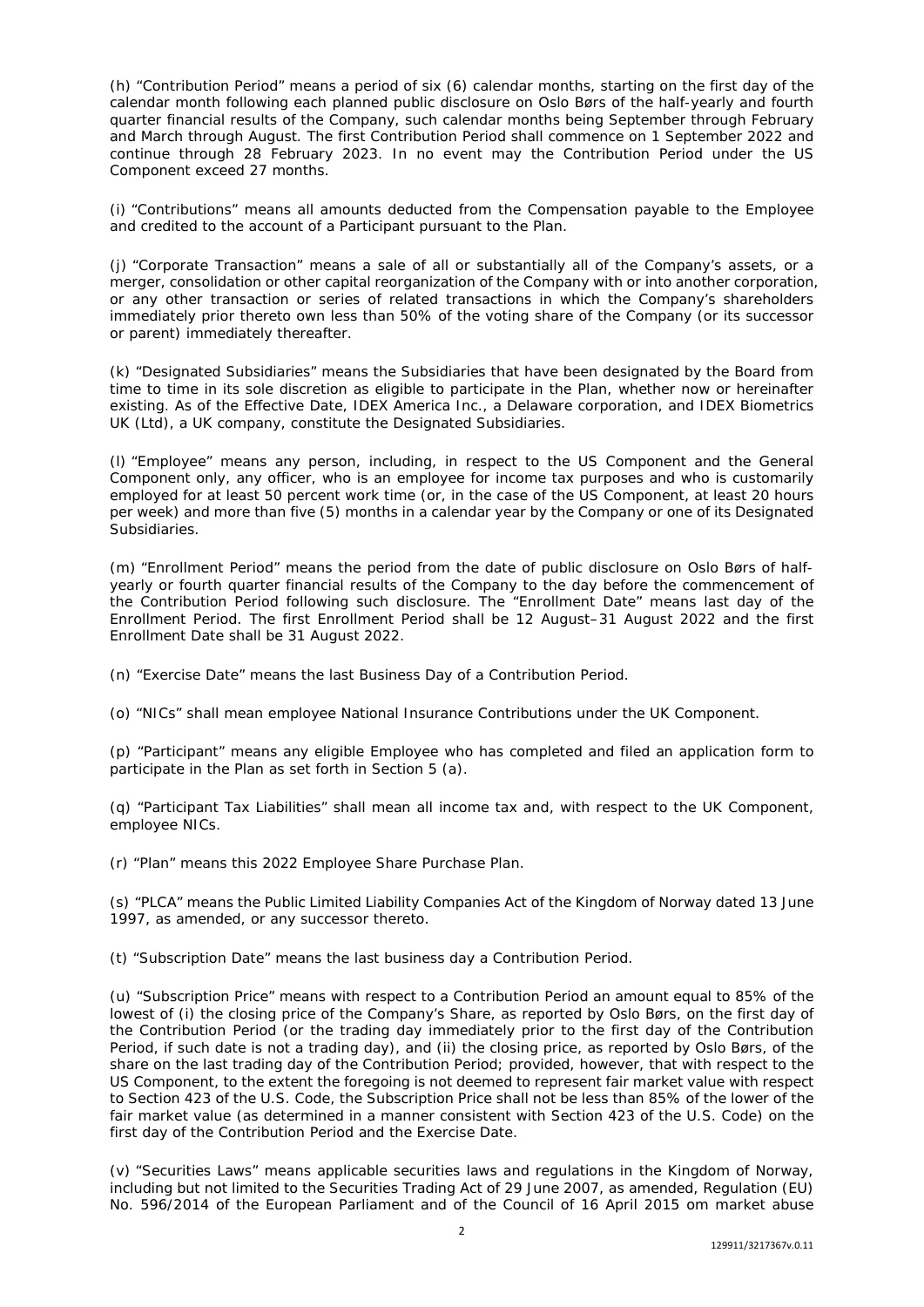("MAR"), incorporated in Norwegian law in accordance with Section 3-1 of the Securities Trading Act, and related regulation.

(w) "Share" means a share of Common Stock, as adjusted in accordance with Section 15 of the Plan.

(x) "Subsidiary" means a direct or indirect subsidiary corporation of the Company, as defined in Section 1-3 of the PLCA; provided that, with respect to the US Component, a "Subsidiary" shall mean a "subsidiary corporation" of the Company as defined in Section 424 (f) of the U.S. Code.

(y) "VPS" means the Norwegian Central Securities Depository (*Nw.:* Verdipapirsentralen).

## **3. Eligibility**

Any person who is an Employee in the Company or any of its Designated Subsidiaries as of the Enrollment Date shall be eligible to participate in the Contribution Period under the Plan, subject to the requirements of Section 5(a) and (c). Notwithstanding the foregoing and with respect to the US Component, participation in the Plan will neither be permitted not be denied contrary to the requirements in the U.S. Code.

## **4. Enrollment Periods; Contribution Periods**

(a) The Plan shall consist of two Contribution Periods of six (6) months' duration. Enrollment Periods shall be the period from the public disclosure on Oslo Børs of half-yearly and fourth quarter financial results of the Company to the day before commencement of the following Contribution Period, and the pertaining Contribution Period being the following full month after such public disclosure and last for six months. The Board may determine amendments to the foregoing periods.

(b) The Company may have separate Contribution Periods that very in terms (provided that such terms are not inconsistent with the provisions of the Plan or the requirements of an "employee stock purchase plan" under Section 423 of the U.S. Code to the extent the Contribution Period is made under the US Component), and the Company will designate which Company or Designated Subsidiary is participating in each Contribution Period. It is intended that, unless the Board otherwise determines, each Contribution Period with respect to IDEX America Inc. shall be under the US Component, each Contribution Period with respect to IDEX Biometrics UK (Ltd) shall be under the UK Component and each Contribution Period with respect to the Company shall be under the General Component. It is intended that each Contribution Period with respect to the US Component, UK Component and General Component be separate "offerings" in accordance with Treas. Reg. 1.423-2 (a).

(c) The Plan shall continue until terminated in accordance with Section 20 hereof.

# **5. Participation**

(a) An Employee may become a Participant in the Plan by completing an application form, and, in respect to the UK Component, signing such form as a deed, attached hereto as Appendix I, and filing it through the Global Shares website [link] prior to the applicable Enrollment Date. Such application form shall set forth an amount to be deducted from the Participant's Compensation (subject to Section 6 below) to be designated and applied as Contributions pursuant to the Plan. Such amount shall, at a maximum, be 20% of the Employee's gross (pre-tax) base salary from the Company or a Designated Subsidiary, and must be at least a total of NOK 6,000 (or equivalent foreign currency at the Enrollment Date) for each Contribution Period. An application to participate in the Plan shall automatically be renewed for subsequent Contribution Periods at the same level as set out by the Employee in the application form, unless the Employee gives written notice of termination to the Company prior to the applicable Enrollment Date.

(b) Payroll deductions from the Compensation shall commence on the first payroll cycle in the first full month in the Contribution Period and shall end on the last payroll paid on or prior to the last date of the Contribution Period to which the application form is applicable, unless sooner terminated on terms as set forth in Section 10 (b) or (c).

(c) Employees cannot apply to participate in the Plan if they are in possession of inside information, as that term is defined by Securities Laws.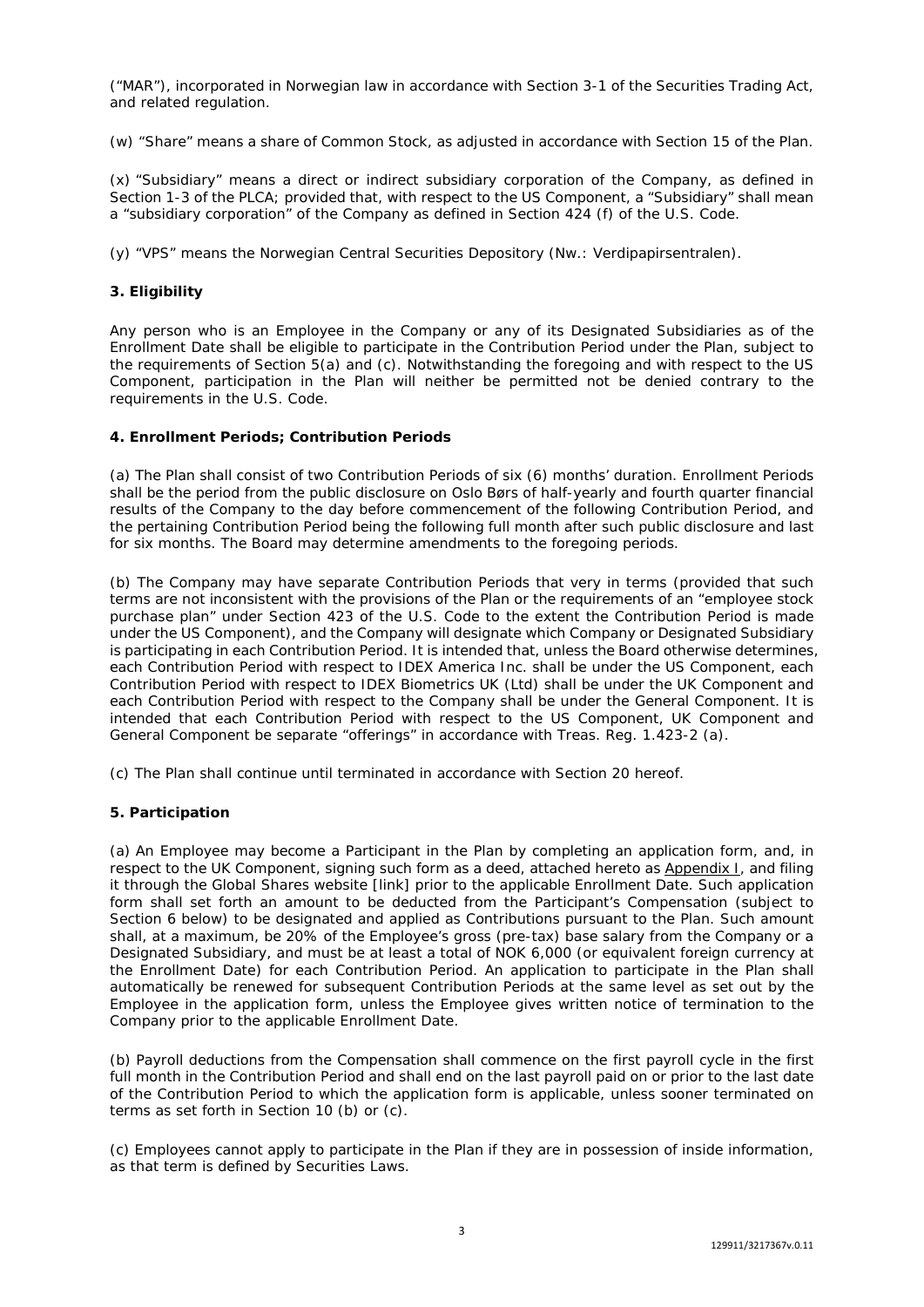(d) Notwithstanding any other provision of the Plan, a Participant, in cases of exceptional and/or extraordinary personal circumstances, may request permission from the Board to withdraw from participation under the Plan during a Contribution Period after enrollment. Any such request shall be in writing, giving the Board reasonable details of the relevant personal circumstances. The Board may approve such withdrawal provided the Participant has demonstrated, to the reasonable satisfaction of the Board, an actual and well-founded need for withdrawal, which are completely unrelated to the Share, and further provided that the Participant is not in possession of inside information, as that term is defined by Securities Laws, at the time of requesting withdrawal and during the period until withdrawal has been approved by the Board. In case withdrawal is approved by the Board, previous Contributions credited to the Participant's account under the Plan during such Contribution Period shall be paid out to the Participant in connection with the next monthly payroll and the Participant will not be automatically enrolled in any subsequent Contribution Period.

A Participant, who is a person discharging managerial responsibilities in the Company, within the meaning of Securities Laws, may not withdraw from the Plan in accordance with this Section 5 (d) during a period of 30 calendar days before the Company's announcement of an interim financial report or year-end report which the Company is obliged to publish.

# **6. Method of Payment of Contributions**

A Participant shall elect to have fixed amount payroll deductions made on each payday during the Contribution Period. All payroll deductions made by a Participant shall be credited to his or her account as Contributions under the Plan.

# **7. Rights and Obligations to Subscribe for Shares**

On the Enrollment Date of each Enrollment Period each Employee participating in the pertaining Contribution Period shall be granted a right, coupled with an obligation, to subscribe on each Subscription Date for Shares of the Company's Common Stock with a Subscription Price as determined in Section 2 (u) above.

# **8. Subscription for Shares – Subscription Price**

(a) Unless the right to subscribe for Shares granted is terminated in accordance with Section 10, the Participant's right and obligation to subscribe for Shares will be exercised automatically after market close on the last Business Day of a Contribution Period (the Exercise Date), and, subject to Section 8 (c) below, the maximum number of full Shares subject to such right (determined by dividing a Participant's account balance by the Subscription Price) will be subscribed for at the applicable Subscription Price on the Subscription Date. The Company and its Designated Subsidiaries shall be authorized to subscribe for Shares in accordance with the Plan on behalf of the Participants.

(b) Payment of the Subscription Price shall be made out of the Participant's Contributions and the Company and its Designated Subsidiaries shall be authorized to make such payment in accordance with the Plan on behalf of the Participants.

(c) No fractional Shares shall be issued, and the full number of shares is always rounded down. Any payroll deductions accumulated in a Participant's account that are not sufficient to subscribe for one hundred (100) full Shares after the Exercise Date, and any other balance remaining in a Participant's account at the end of a Contribution Period, will be refunded to the Participant promptly.

(d) During his or her lifetime, a Participant's right to subscribe for Shares hereunder is exercisable only by him or her.

(e) With respect to the US Component, except as otherwise determined by the Board in advance of a Contribution Period, the maximum number of Shares a Participant may subscribe for with respect to a Contribution Period shall be the least of (i) the number of Shares that may be purchased under Section 8 (a) above, (ii) a number of Shares equal to USD 25,000 divided by the fair market value of the Shares on the first day of the Contribution Period or (iii) such lesser number of Shares as determined by the Board.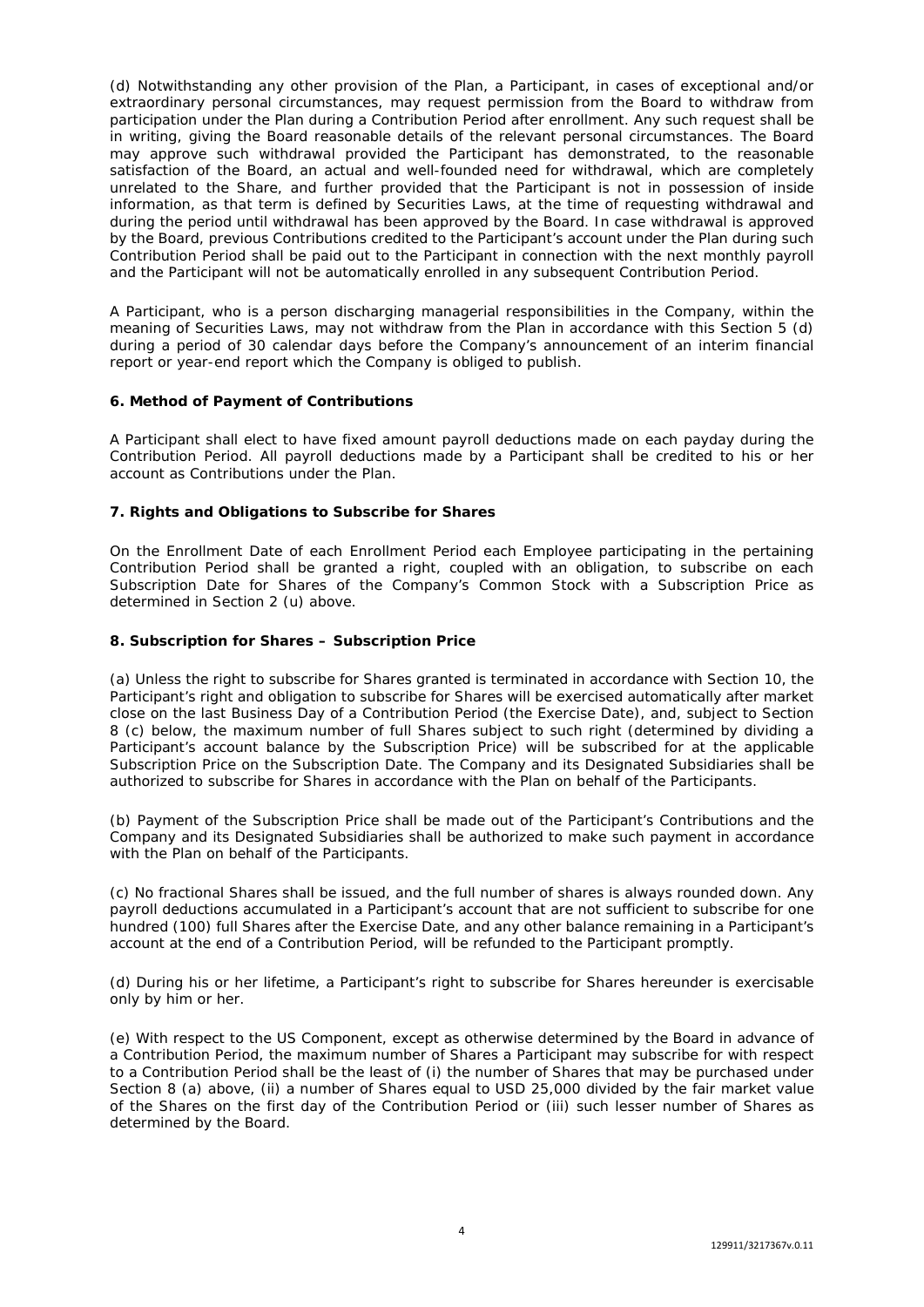# **9. Delivery**

As soon as reasonably practicable after each Subscription Date of each Contribution Period and the payment of the Subscription Price, the Company shall register the share capital increase associated with the share issue in the Company Registry and the number of Shares subscribed for by each Participant shall thereafter be deposited into the designated Global Shares account in the VPS for the Participant. Upon delivery of the Shares, the Participant shall have no further rights in respect to the corresponding Contributions.

# **10. Irrevocability; Termination of Employment**

(a) An application to participate in the Plan is irrevocable and a Participant may not withdraw any Contributions credited to his or her account under the Plan, except on terms as set forth in this Section 10 (b) or pursuant to Section 5 (d).

(b) Upon termination of the Participant's Continuous Status as an Employee as defined in Section 2 (g) prior to [the Subscription/Exercise Date] of a Contribution Period for any reason, including retirement or death, the Contributions credited to his or her account will be returned to him or her or, in the case of his or her death, to his or her estate, personal representative or beneficiary by bequest or inheritance, as the case may be, and his or her right to subscribe for Shares will be automatically terminated.

# **11. Currency**

The exchange rate from the currency of the Participant's Contributions to Norwegian kroner shall be equal to the average exchange rate over the 10 trading days immediately preceding the Subscription Date, as reported by the Central Bank of Norway (*Nw.:* Norges Bank).

## **12. Stock**

(a) Subject to adjustment as provided in Section 20, the maximum number of Shares available for subscription under the Plan shall be 50,627,432.

(b) The Participant shall have no interest or voting right in Shares until such Shares have been duly issued to the Participant.

# **13. Administration**

(a) Unless otherwise determined by the Board from time to time, the Company's Human Resources Department, Sarah Mathews, [sarah.mathews@idexbiometrics.com,](mailto:sarah.mathews@idexbiometrics.com) will serve as contact person for the Plan. The Board shall act as Plan administrator on behalf of the Company. The Board shall have full power and exclusive authority, subject to the terms of this Plan, the resolution by the Annual General Meeting, and restrictions under the PLCA and Securities Laws, to i) interpret and administer the Plan and any other agreement or document related to the Plan, ii) establish rules and delegate administerial duties to the Company's staff or an outside agency consistent with applicable law, for the proper administration of the Plan (the Company may request that a Participant registers for an account with such outside administration agent), iii) and make any other determination or take any other action that the Board deems necessary or desirable for administration of the Plan. The Board's decisions will be final, conclusive and binding on all persons, including the Company, any Participant, any shareholder and any eligible Employee.

(b) The full cost of administration of the Plan and all transaction costs and cost of outside agent services up to delivery of the Shares, will be borne by the Company.

# **14. Transferability**

Neither Contributions credited to a Participant's account nor any rights with regard to receive Shares under the Plan may be assigned, transferred, pledged or otherwise disposed of in any way (other than by will, the laws of descent and distribution, or as provided in Section 10 (b)) by the Participant. Any such attempt at assignment, transfer, pledge or other disposition shall be without effect, except that the Company may treat such act as an effective termination of the Participant's Continuous Status as an Employee in accordance with Section 10 (b).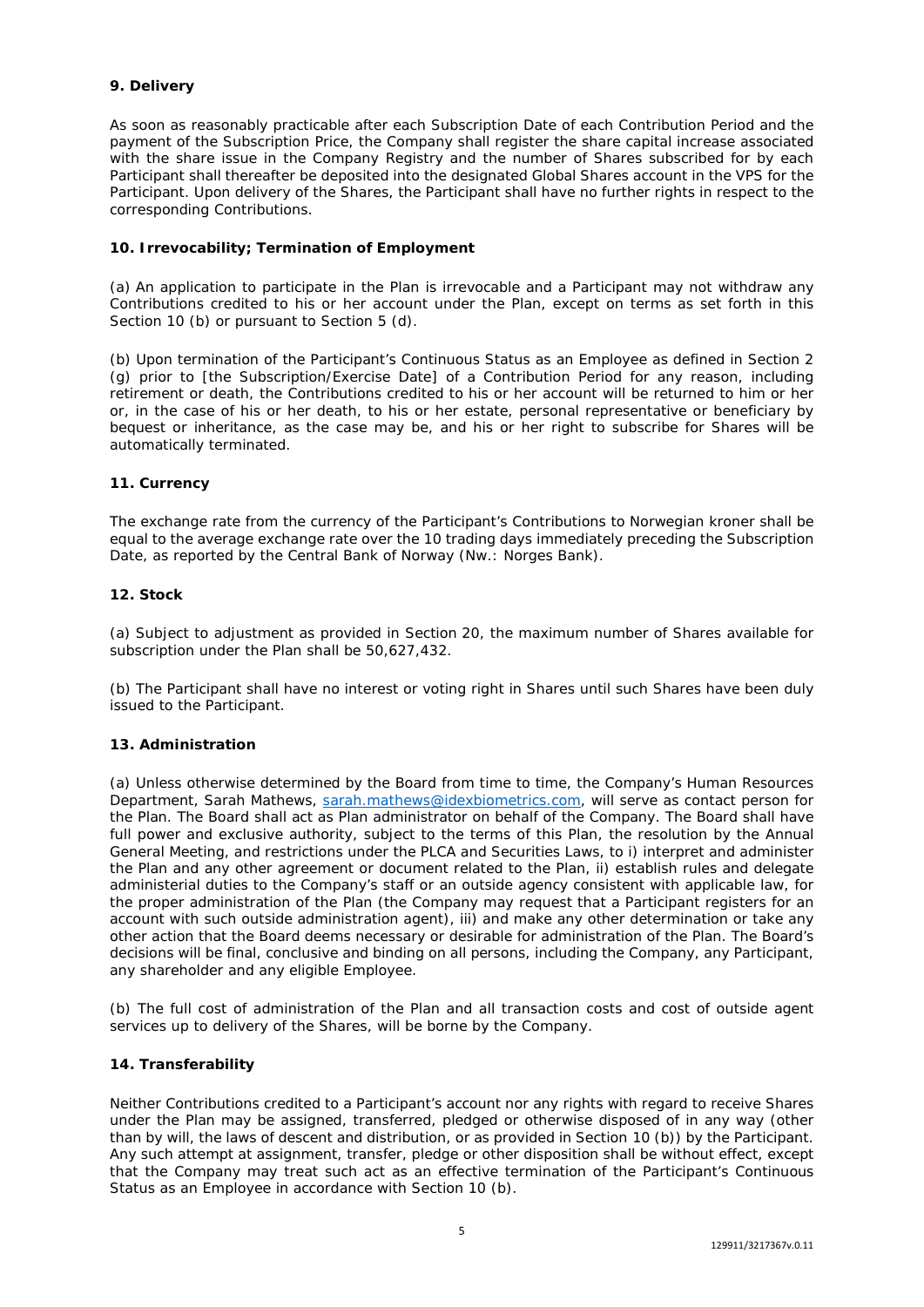# **15. Adjustments Upon Changes in Capitalization; Corporate Transactions**

(a) In the event of a dissolution or liquidation of the Company, any Contribution Period in progress will terminate immediately prior to the consummation of such action, unless otherwise provided by the Board.

(b) In the event of a Corporate Transaction, any Contribution Period in progress shall accelerate and the right to subscribe for Shares shall automatically be exercised in accordance with Section 8. A new Subscription Date shall be set (the "New Subscription Date") by the Board, as of which date any Contribution Period then in progress will terminate. The New Subscription Date shall be on or before the date of consummation of such Corporate Transaction. The subscription for Shares shall be made in the maximum number of Shares that can be subscribed for at the applicable Subscription Price for the Contributions made in such accelerated Contribution Period. The Shares issued under the Plan shall be purchased by the successor corporation or a parent or Subsidiary of such successor corporation.

# **16. Taxes**

(a) The Participant is responsible for any and all personal income, payroll or wealth tax consequences of participation in the Plan. The Participant must also pay any and all taxes levied on transfer of funds or shares or dividends or sales proceeds from shares subscribed for by the Participant hereunder.

(b) Participants in the Plan are encouraged to seek competent tax advice, at the Participant's own cost.

(c) The Company or Designated Subsidiaries, as the case may be, will cover all taxes incurred in its role as employer of the Participant.

(c) The Participant shall indemnify and keep indemnified the Company or the relevant Designated Subsidiary in respect of any Participant Tax Liability.

(d) The Participant shall indemnify and keep indemnified the Company or the relevant Designated Subsidiary in respect of any taxes levied on transfer of funds or shares or dividends or sales proceeds from shares subscribed for by the Participant hereunder.

(e) Notwithstanding anything to the contrary in the foregoing, the Participants in the Plan under the US Component are subject to the following tax provisions:

(i) Participation in the Plan is subject to any minimum required tax withholding on income of the Participant in connection with the Plan. Each Participant agrees, by entering into the Plan, that the Company and its Designated Subsidiaries shall have the right to deduct any such taxes from any payment of any kind otherwise due to the Participant, including Shares issuable under the Plan. The Company and/or the Designated Subsidiary may, but will not be obliged to, withhold from the Participant's Compensation or any other payments due the Participant the amount necessary to meet such withholding obligations, withholding a sufficient amount whole number of Shares issued following exercise having an aggregate value sufficient to pay such taxes or withhold from the proceeds of the sale of Shares, either through a voluntary sale or a mandatory sale arranged by the Company or any other method of withholding that the Company and/or the Designated Company deems appropriate.

(f) Notwithstanding anything to the contrary in the foregoing, the Participants in the Plan under the UK Component are subject to the following tax provisions:

(i) All income tax and employee National Insurance Contributions ("NICs") ("Participant Tax Liabilities") arising as a consequence of participation in the Plan shall be borne by the Participant. The Company or the relevant Designated Subsidiary, as the case may be, shall be entitled to deduct any Participant Tax Liabilities from any future payments to be made to the relevant Participant.

(ii) To the extent that the Participant does not put the Company and / or the relevant Designated Subsidiary in funds in accordance with section  $16(f)(i)$  and  $16(c)$  within a reasonable amount of time, the Participant permits the Company or the Designated Subsidiary as appropriate to sell on the Participant's behalf such number of Shares issued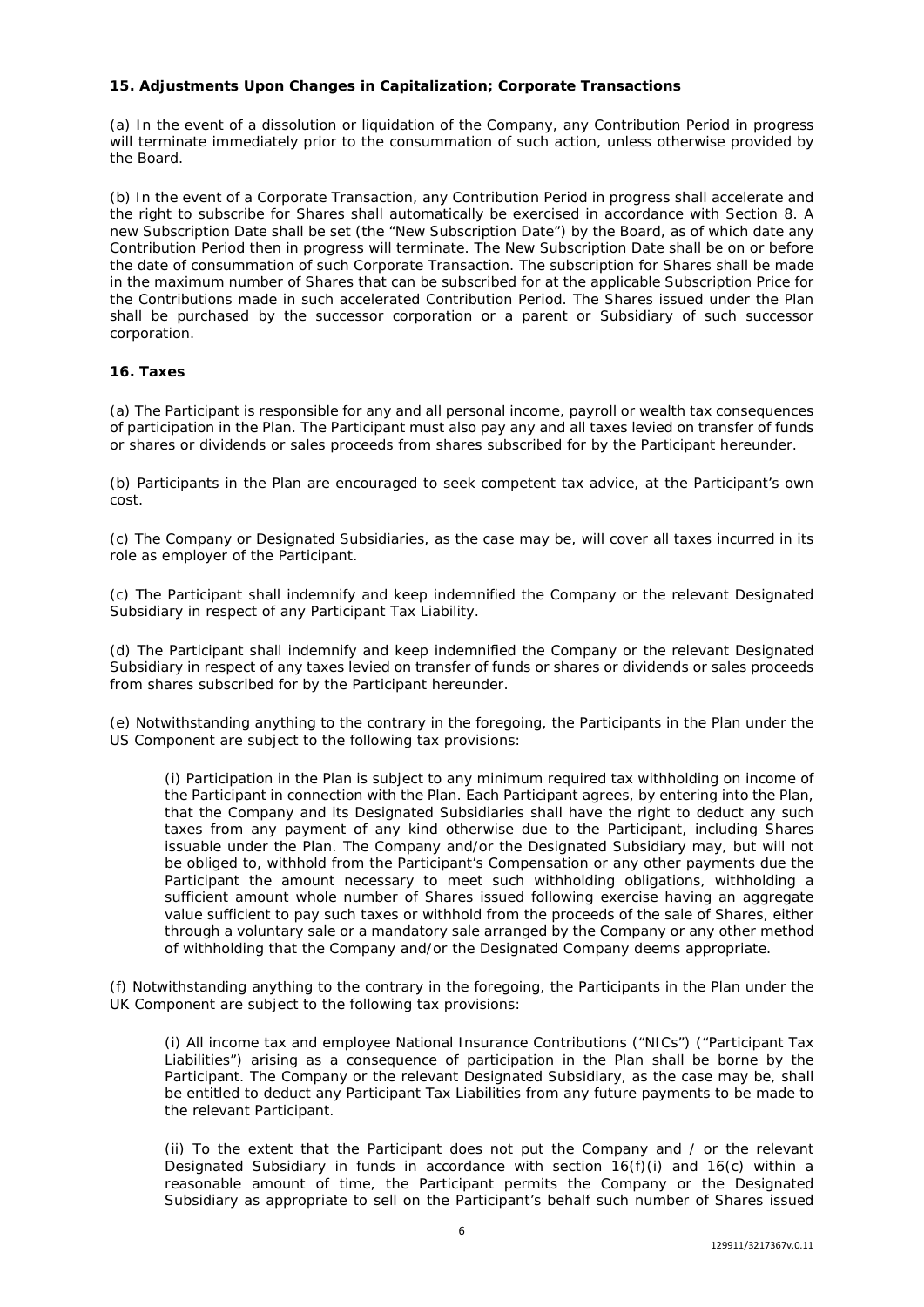to the Participant as will provide sufficient sale proceeds to satisfy the Participant Tax Liability.

(iii) The Company or Designated Subsidiary, as the case may be, will cover all taxes incurred in its role as employer of the Participant, including any Employer's NICs.

(iv) Participants in the Plan are encouraged to seek competent tax advice, at the Participant's own cost. The Company provides the following tax information on a reasonable effort basis, without assuming any liability or responsibility thereof:

- The Contributions will be deducted from the Participant's net base salary, meaning that the Participant will already have paid the relevant employment taxes on those amounts. Therefore, if any Contributions are returned to you pursuant to the provisions of this Plan, then there will be no further employment related taxes to pay on those amounts.
- As the Shares are to be issued to the Participant at a discount, that discount will be deemed for tax purposes to be a benefit provided to the Participant by its employer. On that basis, the difference between the Subscription Price and the market value of the Shares on the Subscription Date will be subject to income tax and NICs (both employees and employer's).
- An amount equivalent to the income tax and employee's NICs will be deducted from future payments to be made to the Participant by the Company or the relevant Designated Subsidiary (e.g. on the next payday). If for any reason the Company or the relevant Designated Subsidiary cannot deduct these amounts from a future payment, then the Participant will be required to pay such amounts to the Company or the relevant Designated Subsidiary as applicable. Alternatively, the Company or the Designated Subsidiary may sell Shares on the Participant's behalf as set out in section  $16(f)(ii)$  above.
- Any employer's NICs arising as a consequence of the subscription of Shares will be paid for by the relevant employer and the Participant will not be required to reimburse such amounts.
- On each Subscription Date, the Company or the relevant Designated Subsidiary (depending on which entity is the Participant's employer) shall enter into a joint election under s.431 of the Income Tax (Earnings and Pensions) Act 2003 and the Company shall also enter into such an election on behalf of the Participant (under the power of attorney included in the Application Form). The purpose of this election is to take the Shares out of the UK's restricted securities tax regime, and therefore to protect both the Participant and the Company from any future unexpected income tax or NICs charges.

# **17. Amendment or Termination**

The Board may at any time and for any reason terminate or amend the Plan; provided, that any such amendments or terminations are consistent with the provisions of any applicable board authorization granted by the General Meeting of the Company. Notwithstanding any of the foregoing, the Board may not amend the Plan without the consent of the Participant if the amendment would impair any of the vested rights or obligations of the Participant under the Plan.

# **18. Notices**

All notices or other communications by a Participant to the Company under or in connection with the Plan shall be deemed to have been duly given when received in the form specified by the Company at the location, or by the person, designated by the Company for the receipt thereof.

# **19. Conditions Upon Issuance of Shares**

(a) Shares shall not be issued in accordance with any rights granted pursuant to the Plan unless the issuance and delivery of such Shares pursuant thereto shall comply with all applicable provisions of law, domestic or foreign, including, without limitation, the PLCA and the Securities Laws and, if so determined by the Board, shall be further subject to the approval of counsel for the Company with respect to such compliance.

(b) As a condition to the issuance of Shares in accordance with any rights granted pursuant to the Plan, the Company may require the Participant to represent and warrant at the time of any such exercise that the Shares are being subscribed for only for investment and without any present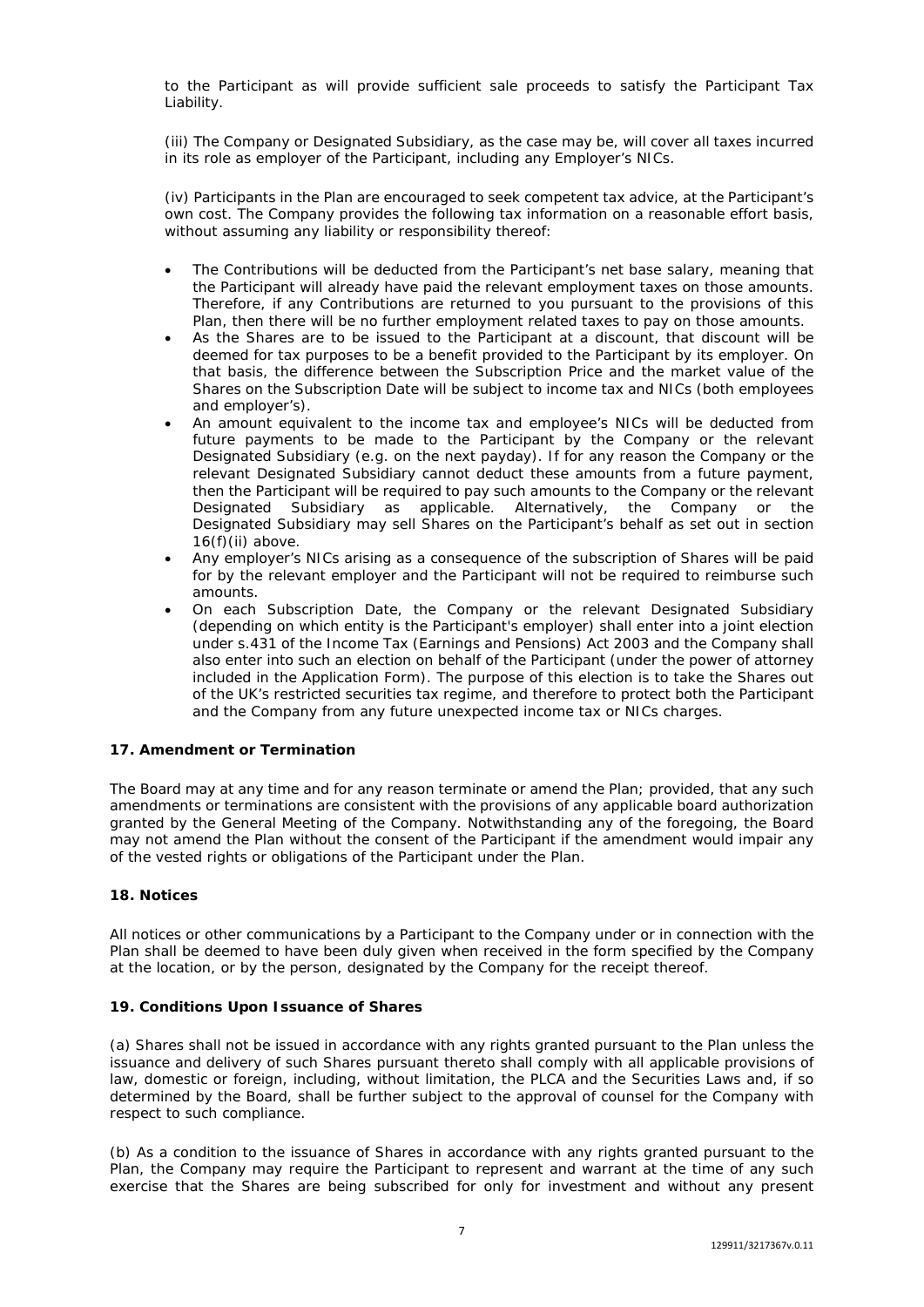intention to sell or distribute such Shares if, in the opinion of counsel for the Company, such a representation is required by any of the aforementioned applicable provisions of law.

## **20. Term of Plan; Effective Date**

The Plan is effective as of the Effective Date by shareholder approval on the Annual General Meeting in the Company on 12 May 2022, and any successive authorizations, and will be in effect until terminated by the Board in accordance with Section 17.

## **21. Relationship with employment contract**

(a) The Employee's rights and obligations under the terms of his/her employment with the Company or a Designated Subsidiary shall not be affected by the existence of the Plan or any of its terms.

(b) The value of any benefit realized by an Employee shall not be taken into account in determining any pension or similar entitlements.

(c) The Employee shall have no right to compensation or damages on account of any loss in respect of the Plan where this loss arises (or is claimed to arise), in whole or in part, from:

- termination of employment with; or
- notice to terminate employment given by or to,

the Company or a Designated Subsidiary. This exclusion of liability shall apply however termination of employment, or the giving of notice, is caused, and however compensation or damages are claimed.

(d) The Employee will have no right to compensation or damages from the Company or any Designated Subsidiary (or any associated company) on account of any loss in respect of the Plan where this loss arises (or is claimed to arise), in whole or in part, from:

- any company ceasing to be in the Company's group; or
- the transfer of any business to any person who is not in the same group as the Company.

This exclusion of liability shall apply however the change of status of the relevant company, or the transfer of the relevant business, is caused and however compensation or damages are claimed.

# **21. Additional Limitations Applicable to US Component**

Notwithstanding anything in the Plan to the contrary, no Participant shall be eligible to be granted a right to subscribe for Shares if such Participant, immediately after grant of such right, would be treated as owning Stock possessing 5 percent or more of the total combined voting power or value of all classes of Stock of the Company or any "parent corporation" (as defined in Section 424 (e) of the U.S. Code) or "subsidiary corporation" (as defined in Section 424 (f) of the U.S. Code) (together, "Related Corporations"). For purposes of the preceding sentence, the attribution rules of Section 424 (d) of the U.S. Code shall apply in determining the stock ownership of a Participant, and all Stock which the Participant has a contractual right to purchase shall be treated as Stock owned by the Participant. In addition, no Participant may be granted a right to subscribe for Shares which permits his or her rights to subscribe for Stock under the Plan, and any other employee stock purchase plan of the Company and its Related Corporations, to accrue at a rate which exceeds US\$25,000 of the fair market value of such stock (determined on the grant date or dates) for each calendar year in which such rights are outstanding at any time. The purpose of the limitation in the preceding sentence is to comply with Section 423 (b) (8) of the U.S. Code and shall be applied taking rights into account in the order in which they were granted.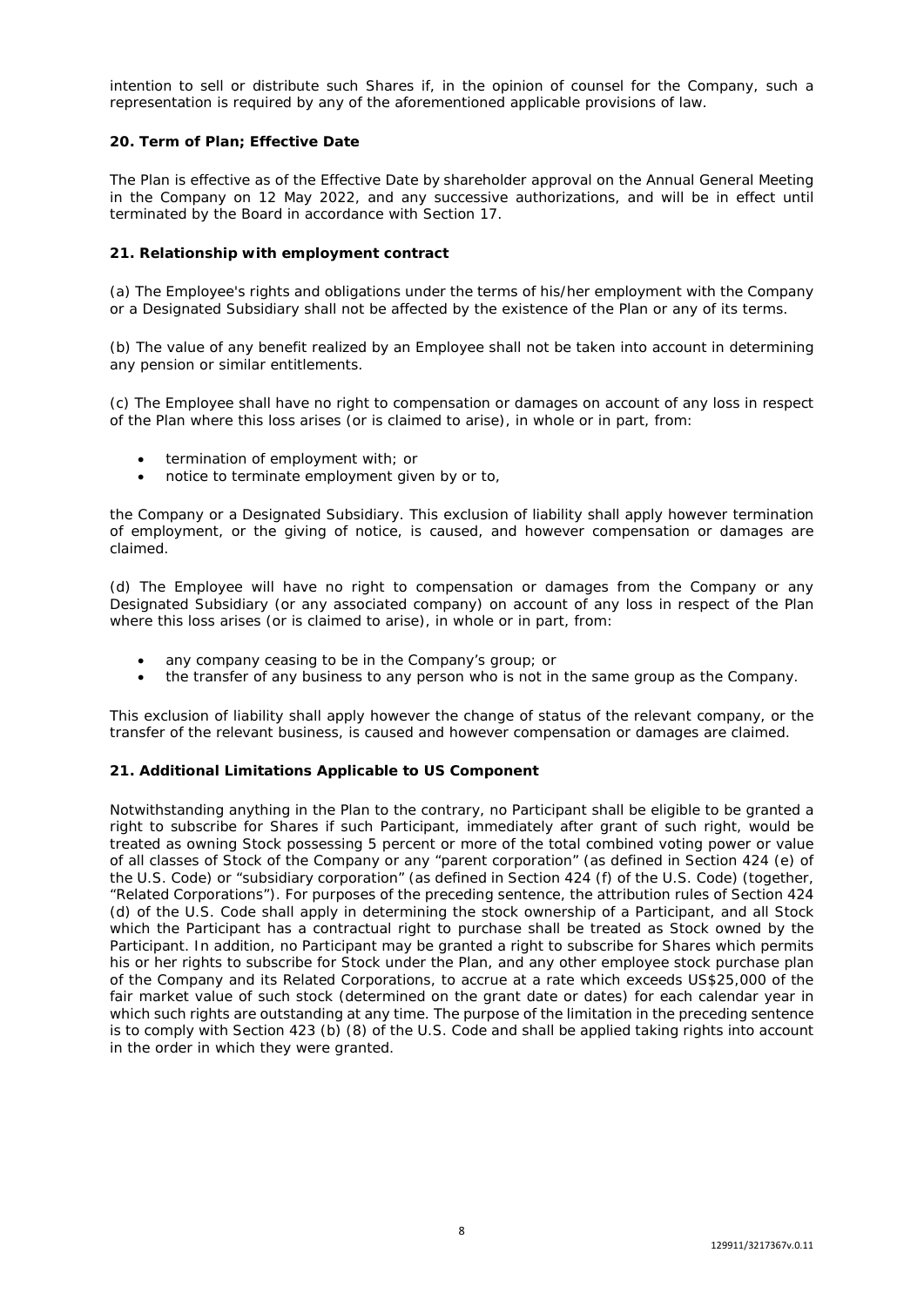### **APPENDIX I**

### **Form of Application Form**

**This deed is dated** \_\_\_\_\_\_\_\_\_\_\_ **(UK Component only)**

## **PLEASE FILL IN SPACES BELOW WITH BLOCK LETTERS**

This part of the application form contains protected personal data. Information provided will not be used or communicated other than in connection with the Plan. Terms in this application form shall have the meaning given to them in the plan documents.

### **SECTION A – PERSONALIA**

**Title: Last Name: First Name:** 

**Address:** 

**Country of Residence:** 

**Employment number (if applicable): Personal identification number:** 

**Employer: Date of Birth (ddmmyyyy):** 

### **SECTION B – APPLICATION FOR PARTICIPATION AND AUTHORISATION**

I hereby apply to participate in the Plan according to the provisions as outlined in the plan documents, which I hereby accept to commit to.

I hereby authorize my employer to withdraw the amount specified below from my monthly net (after-tax) salary payments, to hold the Contributions in a bank account and to use it at or immediately after the en of each contribution period to subscribe for Shares in the Company at a Subscription Price equal to 85% of the lowest of (i) the closing price of the Company's Share, as reported by Oslo Børs, on the first day of the Contribution Period (or the trading day immediately prior to the first day of the Contribution Period, if such day is not a trading day), and (ii) the closing price, as reported by Oslo Børs, of the share on the last trading day of the Contribution Period; provided, however, that with respect to the US Component, to the extent the foregoing is not deemed to represent fair market value with respect to Section 423 of the U.S. Code, the Subscription Price shall not be less than 85% of the lower of the fair market value (as determined in a manner consistent with Section 423 of the U.S. Code) on the first day of the Contribution Period and the Exercise Date. I recognize that if my employment with my employer ends during the above said period, I will only receive the Contribution back and no longer be entitled to receive Shares at the end of the Enrollment Period. These instructions stand until the subscription for Shares has been completed and the Shares have been issued to me.

I also authorize the Company to deliver the Shares to a VPS account as designated by IDEX to hold Shares for Employees under the Plan, and to inform the bank holding such account of my personal protected data for the purpose of the transaction.

The Company and/or my employer is authorized to subscribe for Shares on my behalf in accordance with the Plan. My employer is further authorized to deduct an amount equal to the aggregate Subscription Price for the Shares allocated to me in accordance with the Plan from my Contributions, and to allocate said amount as share contribution.

In case it is not possible to meet this application in full due to the limit on the number of Shares available under the Plan, I hereby authorize the employer to scale down my application – and to change it accordingly – all based on the provisions of the Plan, as set out in the plan document.